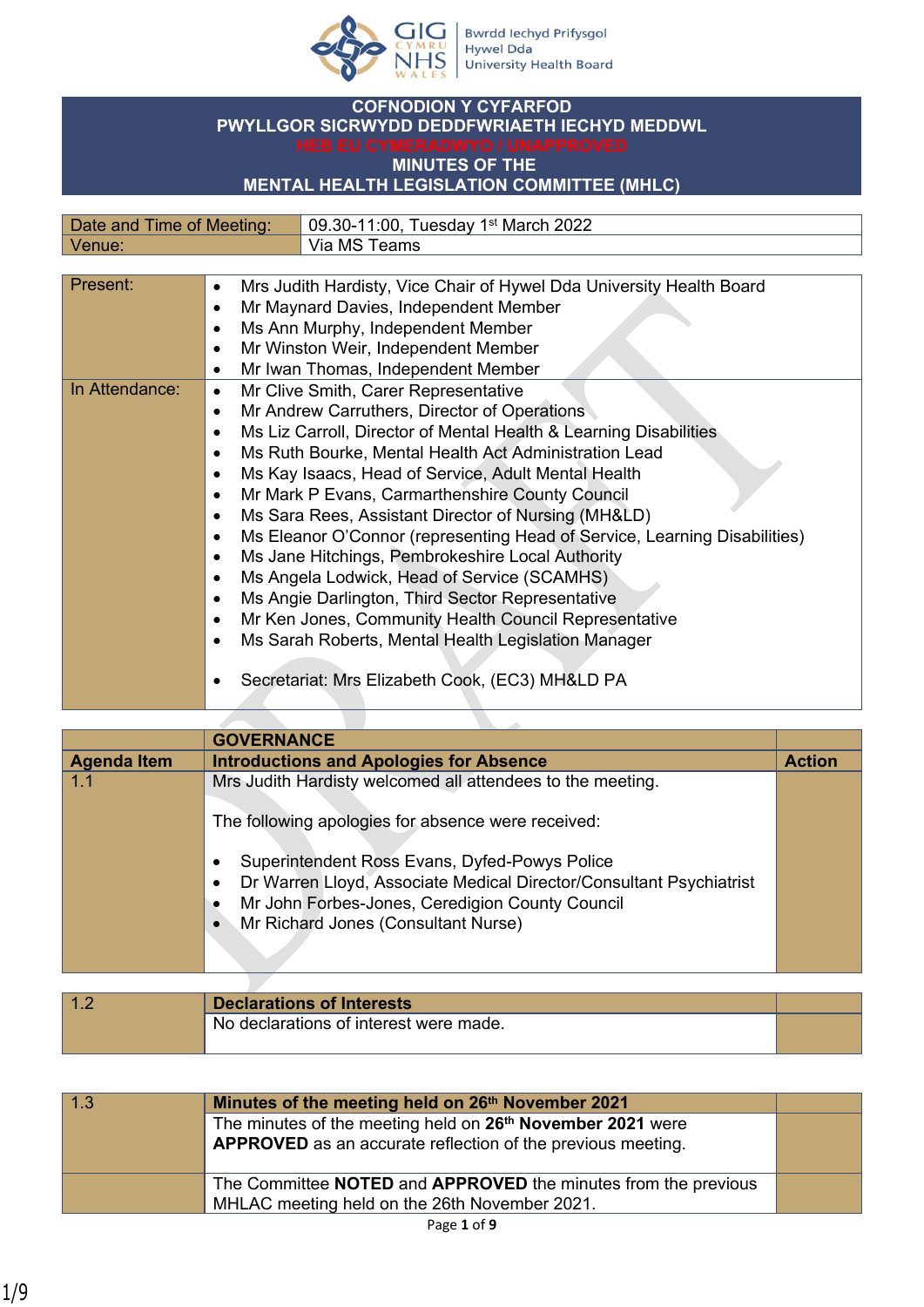| 1.5 | Matters Arising, including Table of Actions from the Minutes of the<br>Meeting held on 2 <sup>nd</sup> September 2021                                                                                                                                                                                                                                                                                                                                                                                                                                                                                                                                                                                                                                                                                                                                                                                                                                     |                 |
|-----|-----------------------------------------------------------------------------------------------------------------------------------------------------------------------------------------------------------------------------------------------------------------------------------------------------------------------------------------------------------------------------------------------------------------------------------------------------------------------------------------------------------------------------------------------------------------------------------------------------------------------------------------------------------------------------------------------------------------------------------------------------------------------------------------------------------------------------------------------------------------------------------------------------------------------------------------------------------|-----------------|
|     | The Table of Actions was reviewed and the following was noted:                                                                                                                                                                                                                                                                                                                                                                                                                                                                                                                                                                                                                                                                                                                                                                                                                                                                                            |                 |
|     | <b>MHLC (21) 14</b>                                                                                                                                                                                                                                                                                                                                                                                                                                                                                                                                                                                                                                                                                                                                                                                                                                                                                                                                       |                 |
|     | The Assistant Director of Nursing (MH&LD) confirmed a meeting had been<br>held with the Assistant Director (Legal and Patient Support) and a<br>representative from the Patient Support team has been added to the<br>membership of the MHLD Quality Safety & Experience Group (QSEG) who<br>also attended the February meeting. The Assistant Director of Nursing<br>(MH&LD) also confirmed that comments received were being added to the<br>health board-wide system and Heads of Service continue to report<br>feedback through their paper to MHLD QSEG.<br>Ms Angie Darlington further explained that a review of draft mechanisms<br>for service user and carer involvement and engagement was in joint<br>production to provide a clear framework.<br>The Assistant Director (Legal and Patient Support) had been requested to<br>contact Ms Angie Darlington in relation to attendance at future Listening &<br>Learning Sub Committee meetings. |                 |
|     | Mr Clive Smith and Ms Angie Darlington noted that "Lived experience" or<br>"Service User" should also include gathering views of families and carers<br>and is wider than patient-only views. The Chair requested that this be<br>included in the report to Board to raise importance of the wider inclusion<br>within the term "service user".                                                                                                                                                                                                                                                                                                                                                                                                                                                                                                                                                                                                           | EC <sub>3</sub> |
|     | This Action will be noted as completed.                                                                                                                                                                                                                                                                                                                                                                                                                                                                                                                                                                                                                                                                                                                                                                                                                                                                                                                   |                 |
|     | <b>MHLC</b> (21) 15 Mrs Ruth Bourke confirmed the amendments had been<br>made.<br>This Action will be noted as completed.                                                                                                                                                                                                                                                                                                                                                                                                                                                                                                                                                                                                                                                                                                                                                                                                                                 |                 |
|     | The Committee NOTED the MHLC Table of Actions.                                                                                                                                                                                                                                                                                                                                                                                                                                                                                                                                                                                                                                                                                                                                                                                                                                                                                                            |                 |

|     | <b>PERFORMANCE</b>                                                                                                                                                                                                                                                                                                                                                                                                                              |  |
|-----|-------------------------------------------------------------------------------------------------------------------------------------------------------------------------------------------------------------------------------------------------------------------------------------------------------------------------------------------------------------------------------------------------------------------------------------------------|--|
| 2.1 | <b>Power of Discharge Sub-Committee</b>                                                                                                                                                                                                                                                                                                                                                                                                         |  |
|     | The Director of Operations introduced this item, presenting the Power of<br>Discharge Sub Committee minutes of their last meeting.                                                                                                                                                                                                                                                                                                              |  |
|     | Mrs Ruth Bourke reminded the Mental Health Legislation Committee that<br>the Power of Discharge Sub-Committee meeting with Hospital Managers<br>took place at the time of rising Covid-19 Omicron variant cases and<br>discussions within the meeting surrounded returning to face to face<br>provisions which concluded they should remain virtual. Expectations are<br>for more open discussions to be held at their next meeting in April as |  |
|     | pandemic restrictions across Wales and UK continue to ease to enable<br>return to more face to face sessions.                                                                                                                                                                                                                                                                                                                                   |  |
|     | Mrs Ruth Bourke was working in preparation for a return to face to face<br>sessions including confirming how many Hospital Managers are willing to<br>return to wards. The number of Hospital Managers Hearings and                                                                                                                                                                                                                             |  |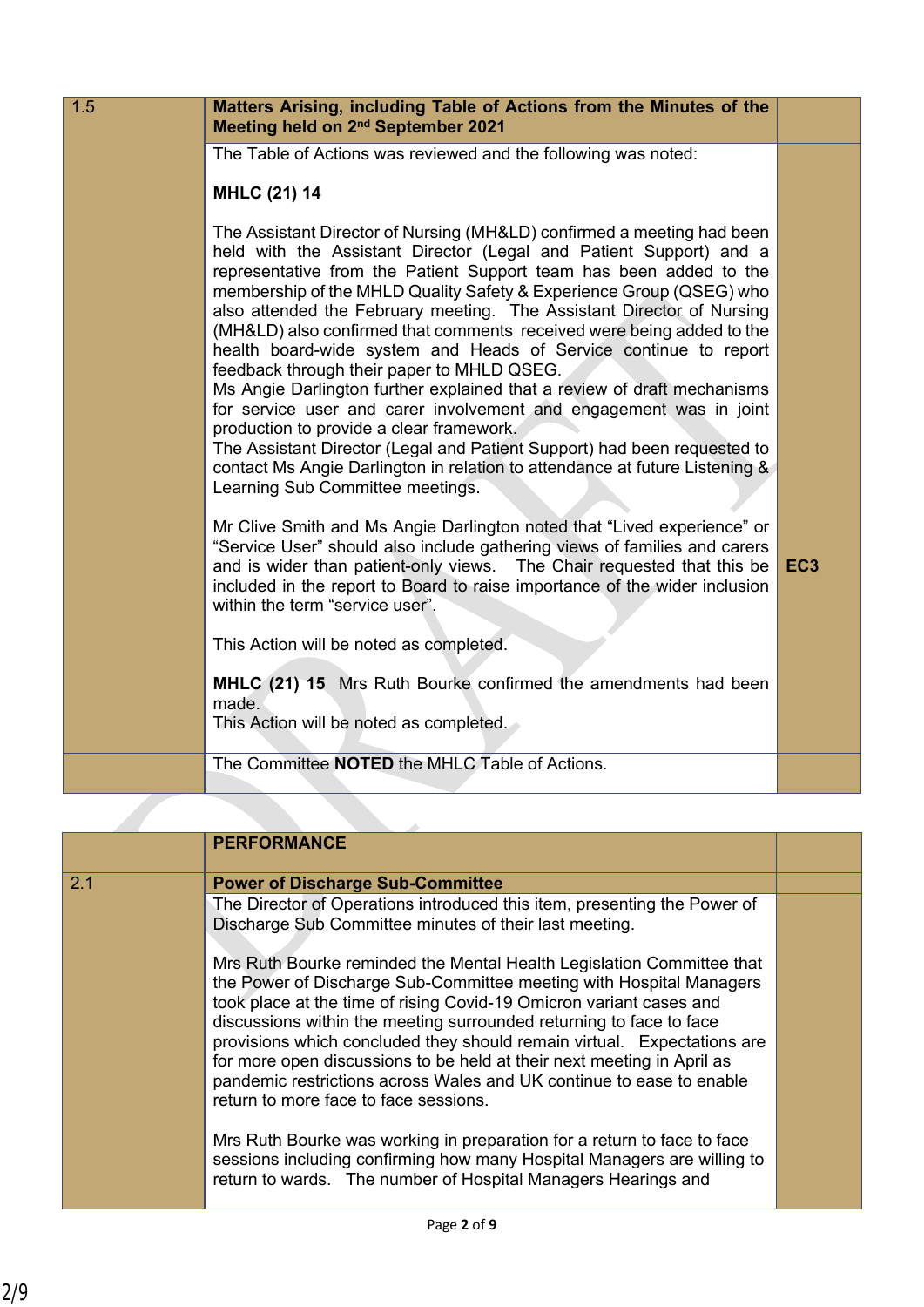|     | Tribunals that will continue post pandemic will be under discussion at<br>next meeting                                                                                                                                                                                                                                                                                                                                                                                                                                                                                                                                                                                                                                                                                                                                                                                                                          |           |
|-----|-----------------------------------------------------------------------------------------------------------------------------------------------------------------------------------------------------------------------------------------------------------------------------------------------------------------------------------------------------------------------------------------------------------------------------------------------------------------------------------------------------------------------------------------------------------------------------------------------------------------------------------------------------------------------------------------------------------------------------------------------------------------------------------------------------------------------------------------------------------------------------------------------------------------|-----------|
|     | Mrs Liz Carroll referred to previous conversations and gave<br>encouragement for a blended approach for face to face and virtual<br>attendance.<br>Ms Sarah Roberts agreed that the plan is for a blended<br>approach, taking into account available facilities, as it is noted that some<br>Hospital Managers are not all willing to travel and are happier using<br>virtual alternatives. The Mental Health Legislation Team were awaiting<br>the expected update from Welsh Government regarding pandemic<br>restriction reduction (ie. Use of face masks in healthcare setting) to<br>enable a full discussion to be held at the next Power of Discharge Sub-                                                                                                                                                                                                                                               |           |
|     | Committee meeting.                                                                                                                                                                                                                                                                                                                                                                                                                                                                                                                                                                                                                                                                                                                                                                                                                                                                                              |           |
|     | The Committee RECEIVED and NOTED the Power of Discharge Sub-<br>Committee minutes.                                                                                                                                                                                                                                                                                                                                                                                                                                                                                                                                                                                                                                                                                                                                                                                                                              |           |
| 2.2 | Quarterly Performance Report - Quarter 3                                                                                                                                                                                                                                                                                                                                                                                                                                                                                                                                                                                                                                                                                                                                                                                                                                                                        |           |
|     | The Director of Operations introduced the regular performance report<br>and asked Mrs Ruth Bourke to provide specific highlights.                                                                                                                                                                                                                                                                                                                                                                                                                                                                                                                                                                                                                                                                                                                                                                               |           |
|     | Mrs Ruth Bourke confirmed the report relates to October – December<br>2021 and noted an increase in Nursing Holding Powers was showing<br>double the usual activity. This had been discussed at Scrutiny Group<br>and was referenced within the Scrutiny Group report (included within the<br>agenda for this meeting). It had been questioned if this use was<br>potentially due to doctors' availability, however following further<br>investigation from Scrutiny Group it was concluded there was no<br>correlation with doctors' availability and its increased use had occurred<br>over various health boards.                                                                                                                                                                                                                                                                                            |           |
|     | Due to highlighted errors in legal paperwork it was reported that further<br>training for nursing and medical staff had been arranged.                                                                                                                                                                                                                                                                                                                                                                                                                                                                                                                                                                                                                                                                                                                                                                          |           |
|     | Tribunal Reviews have provided an update confirming they are leaving<br>the end of their pilot stage of using Teams and have used this system<br>twice in each health board and were now going out to consultation. It<br>was noted there was very slow progression from solely using telephone<br>The first return to face to face tribunal in England has now held.<br>calls.<br>It was noted that the Tribunal Reviews require a specific request for<br>video conferencing and the health board is required to provide a<br>justification for any request.                                                                                                                                                                                                                                                                                                                                                  |           |
|     | Mrs Sarah Roberts noted the need to justify a need for a video<br>conference is inappropriate and unnecessary. The Tribunal Service has<br>not progressed with alternative arrangements within the 2 years of the<br>pandemic. Mrs Sarah Roberts requested that it be raised in Vice Chair's<br>meeting with Minister. The Chair noted a Vice Chair meeting coming up<br>and would raise it there prior to any conversations with the Minister. Mrs<br>Sarah Roberts confirmed that an email has been issued about lack of<br>virtual alternative and also regarding observations. Mrs Sarah Roberts<br>explained the Tribunal Service implemented a blanket decision in April<br>2020 that they would not permit observers or nearest relatives at any<br>tribunal hearings (the consequence of this means that nurses, doctors<br>and solicitors in training are unable to attend tribunals for observation). | <b>JH</b> |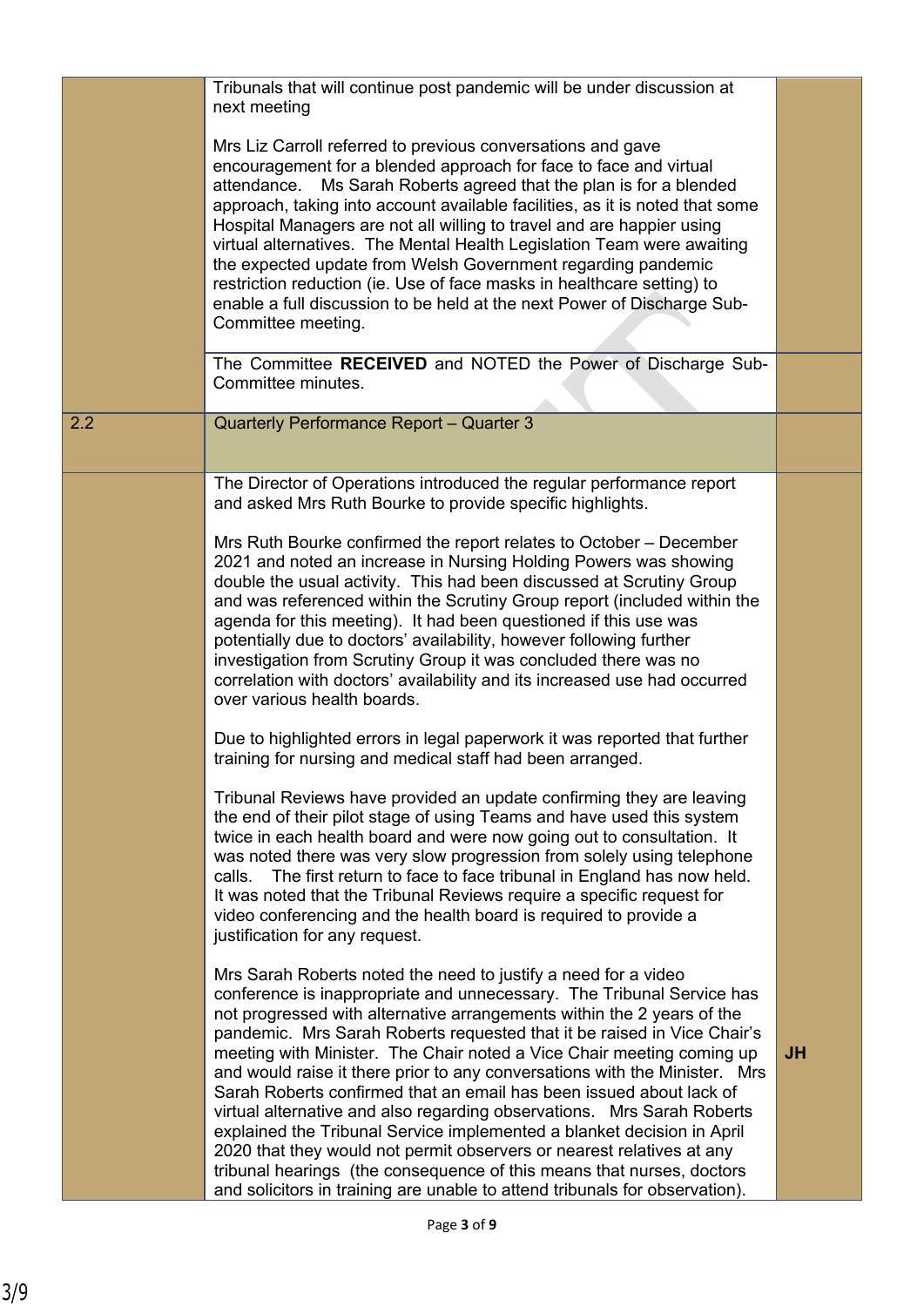| This has been raised with health board counterparts and Matt Downton<br>at Welsh Government to raise concerns. As the Tribunal is a separate<br>judiciary the Mental Health Legislation Manager has been informed that<br>this must be raised with the President of the Tribunal by the Health<br>Board. It was acknowledged that it is important that relatives and carers<br>are there to support and assist patients in the Tribunal and can provide<br>valuable information on their presentation.                                                                                                                                                                                                                                                                     |            |
|----------------------------------------------------------------------------------------------------------------------------------------------------------------------------------------------------------------------------------------------------------------------------------------------------------------------------------------------------------------------------------------------------------------------------------------------------------------------------------------------------------------------------------------------------------------------------------------------------------------------------------------------------------------------------------------------------------------------------------------------------------------------------|------------|
| Mrs Liz Carroll commented that the layout of paper and the sections at<br>the end of the graphs were very helpful in giving an overview of the<br>position.                                                                                                                                                                                                                                                                                                                                                                                                                                                                                                                                                                                                                |            |
| Page 5 – Section 4 activity and reference to 1 admission. Mrs Liz Carroll<br>asked if that could be personally identifiable information within the report<br>as under Freedom of Information responses small numbers are<br>potentially identifiable.                                                                                                                                                                                                                                                                                                                                                                                                                                                                                                                      | <b>SRo</b> |
| Locking of Doors – within the pandemic there was good reason for<br>continual locking of doors to manage egress and exit of wards and<br>whether that may have been a contributing factor. Although there are<br>times when doors are locked to protect patients on the ward as well as<br>patients going out. Mrs Liz Carroll questioned if this could be an<br>opportunity to discuss other health board's regarding their locked door<br>policy and benchmark across other adult acute areas across Wales.<br>Acknowledging the need to safeguard independence but also the need to<br>balance safety within clinical areas. Chair confirmed that she was in<br>agreement for Mrs Liz Carroll to contact other health boards and return to<br>committee for discussion. | LC         |
| Mr Maynard Davies referred to Page 4 and the graph showing the annual<br>trend of use of Section 2 and 3 in Older Adult Mental Health services.<br>Noticeable that Section 2 in this area appears to be continually rising<br>year on year.<br>Mrs Liz Carroll responded that there had been an increase in individuals<br>in Older Adult MH presenting with more functional presentation and an<br>increase in detention (anecdotal). It was noted there had been an<br>increase across Wales of functional presentation in Older Adults.                                                                                                                                                                                                                                 |            |
| Chair requested the monitor and review of Older Adult data at Scrutiny<br>Group before bringing to MHLC.                                                                                                                                                                                                                                                                                                                                                                                                                                                                                                                                                                                                                                                                   |            |
| The Chair referred to Page 6 - "use of Mental Health Act in CAMHS and<br>LD remains small". The details regarding CAMHs was included but no<br>information on LD services. Mrs Ruth Bourke indicated that in fact there<br>was no activity in LD and this would be made clear in future reports.                                                                                                                                                                                                                                                                                                                                                                                                                                                                           |            |
| The Chair referred to the CAMHS data provided. This was included<br>partly in the Scrutiny Group Report and referred specifically to admission<br>trends on page 6 of the attachment. It was noted the admission trends<br>for Carmarthenshire was very high and questioned if that was in<br>proportion to the population or for another reason?<br>Ms Angela Lodwick responded this was partly in response to the<br>population size but there was also a higher number of Looked After                                                                                                                                                                                                                                                                                  |            |
| Children in Carmarthenshire within childrens' homes. Repeated<br>admissions for the same children (ie. one child on three occasions<br>confirmed in data). It is hoped as moving forward that the trend will                                                                                                                                                                                                                                                                                                                                                                                                                                                                                                                                                               |            |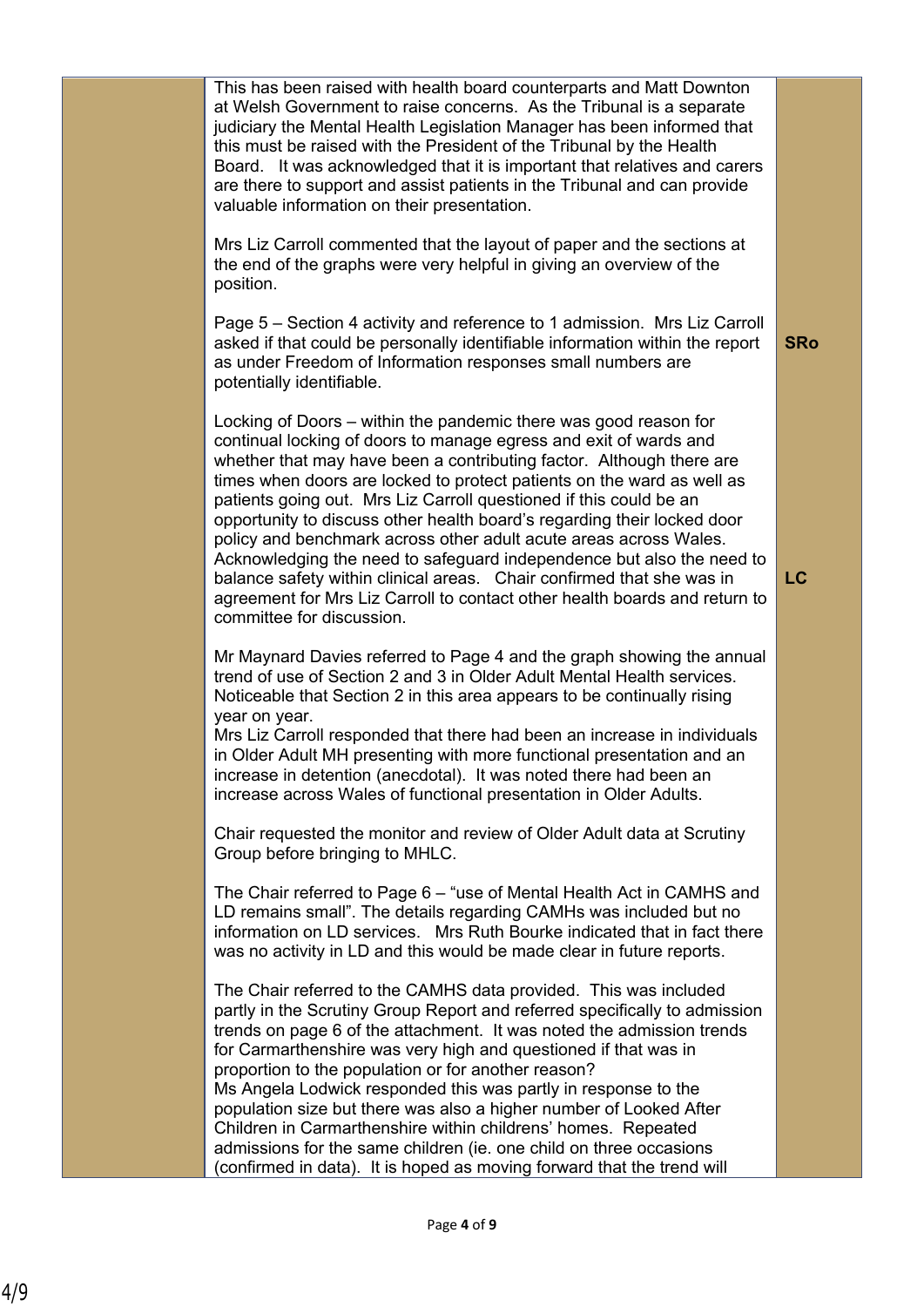decrease in use of S136 and admissions. Reported into CUSUR safeguarding report to monitor trends.

Mr Maynard Davies noted that the performance of assessments due requires continuation of monitoring and acknowledged that a lot of work had being undertaken. The Chair asked if there was a trajectory for a timeframe of improvements that the concerns over the position would be reported to the Board.

Mrs Angela Lodwick confirmed that compliance with the Measure was taken very seriously. 60% absence in primary mental health service due to internal movement (promotion/different roles/vacancies). The service have recently employed 4.8 primary mental health workers and are now advertising for further x8 staff. The trajectory reflects that the service should be able to meet demand (at levels currently aware of) with a definite improvement by mid summer. It must be acknowledged that staff will need initial training. Employment checks take x3 months so there will be a lag between recruitment and employment. The service are fully aware of the numbers of referrals and monitor cases from the Single Point of Contact and ensure capacity with those staff meets demand.

The Chair queried if the workforce numbers were included within the workforce plan that has to be submitted to Welsh Government by the end of this month and asked how this would fit within the overall IMTP. The Director of Operations noted there was a different timeline between Welsh Government and IMTP deadlines and was continuing to work to a June submission for IMTP. The Chair noted this would impact on the scrutiny of the workforce numbers and would need to included in reports to the People, OD and Culture Committee .. The Director of Operations expected to have full detail in the submission that comes to Board for approval.

Mrs Angie Darlington noted the useful data regarding self harm and asked if that had been shared with the Regional Talk to Me Too Group? Mrs Angela Lodwick noted the report is expanded to CCUSUR and was happy for it to be shared with the Regional Talk to Me Too Group.

Mrs Angie Darlington asked why there appeared to be an increase in terms of young people coming forward from Carmarthenshire. Mrs Angela Lodwick reported that there had been an increase in private childrens homes in Carmarthenshire in particular. Some difficulty is noted where some homes are advertising as offering therapeutic interventions but are not always providing those therapies and this has been escalated with Children's Services.

Mrs Angie Darlington also reported that a group is looking at the experiences of the use of Section136 and the group are predominantly working with adults but would also like to widen longer term to gather the under 18 year old's experiences. Mrs Angela Lodwick suggested this be conducted via the Peoples Forum Future Minds and the support worker can assist.

The Committee RECEIVED and NOTED the Quarterly Performance Report for Quarter 3.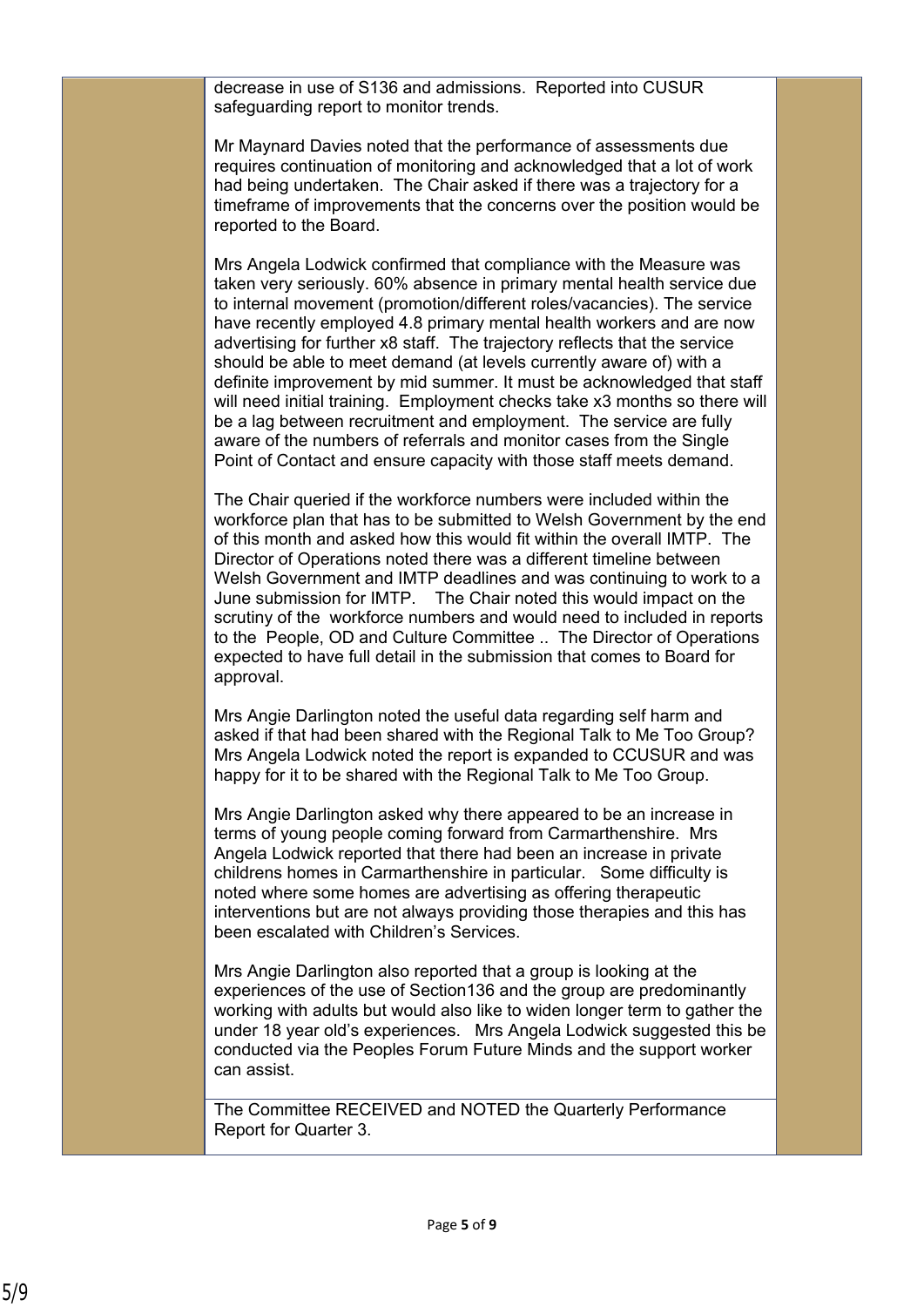|     | <b>ASSURANCE AND RISK</b>                                                                                                                                                                                                                                                                                                                                                                                                                                                                                                                                                                                                                                                                                                                                                                |                       |
|-----|------------------------------------------------------------------------------------------------------------------------------------------------------------------------------------------------------------------------------------------------------------------------------------------------------------------------------------------------------------------------------------------------------------------------------------------------------------------------------------------------------------------------------------------------------------------------------------------------------------------------------------------------------------------------------------------------------------------------------------------------------------------------------------------|-----------------------|
| 3.1 | <b>Mental Health Legislation Scrutiny Group Report</b>                                                                                                                                                                                                                                                                                                                                                                                                                                                                                                                                                                                                                                                                                                                                   |                       |
|     | The Director of Operations noted that a number of key issues had already<br>been discussed earlier in this meeting. Noting the need to be mindful of<br>the increased levels of demand and increased pressure on service delivery<br>and wider redeployment and manage peaks across services.                                                                                                                                                                                                                                                                                                                                                                                                                                                                                            |                       |
|     | Mrs Kay Isaacs reported a lack of consultation with application of Section<br>136 and was looking for further detail. A review of detentions where a<br>consultation has not taken place is being undertaken and it was noted that<br>a lack of consultation from police with a Mental Health Professional was<br>continuing.                                                                                                                                                                                                                                                                                                                                                                                                                                                            |                       |
|     | Mrs Kay Isaacs requested a recommendation that going forward the MHA<br>Wales Measure was be reported on as a separate item to achieve parity<br>and to produce a report in its own right.                                                                                                                                                                                                                                                                                                                                                                                                                                                                                                                                                                                               | KI<br>EC <sub>3</sub> |
|     | Mr Clive Smith raised a query regarding care and treatment planning and<br>requested further information on the audit as soon as possible. The Chair<br>of the Scrutiny Group confirmed that the Care and Treatment Audit was<br>referenced within the Scrutiny Group report and confirmed that the Senior<br>Nurse, Quality Assurance and Practice Development Team attends the<br>meeting and explained the Care and Treatment Audit had been reviewed<br>and a new process was the reason for the absence of the report at the<br>February meeting. However reports on Care and Treatment have been<br>provided to all previous Scrutiny Group meetings. The Care and<br>Treatment Audit report is expected for the next Scrutiny Group meeting in<br>May as the group met quarterly. |                       |
|     | Mr Maynard Davies requested that the outcome of S136 group to be<br>included in the next report to this Committee.                                                                                                                                                                                                                                                                                                                                                                                                                                                                                                                                                                                                                                                                       |                       |
|     | The Committee accepted that MHA Wales Measure data would be<br>received as a separate agenda item and report.                                                                                                                                                                                                                                                                                                                                                                                                                                                                                                                                                                                                                                                                            |                       |
|     | The Committee RECEIVED and NOTED the Scrutiny Group Report.                                                                                                                                                                                                                                                                                                                                                                                                                                                                                                                                                                                                                                                                                                                              |                       |
| 3.2 | MHLC Self-Assessment Action Plan 2021-2022                                                                                                                                                                                                                                                                                                                                                                                                                                                                                                                                                                                                                                                                                                                                               |                       |
|     | The Director of Operations introduced the update on the position of the<br>action plan following self-assessment.                                                                                                                                                                                                                                                                                                                                                                                                                                                                                                                                                                                                                                                                        |                       |
|     | The Committee NOTED the MHLC Self-Assessment Action Plan 2021-22                                                                                                                                                                                                                                                                                                                                                                                                                                                                                                                                                                                                                                                                                                                         |                       |
| 3.3 | <b>MHLC Annual Report to Audit and Risk Assurance Committee</b>                                                                                                                                                                                                                                                                                                                                                                                                                                                                                                                                                                                                                                                                                                                          |                       |
|     | The Director of Operations introduced the report that had been taken to<br>the Audit and Risk Assurance Committee and provided an update on the<br>Terms of Reference from this Committee over past year. The paper<br>specifically identified some of the challenges from August 2020 against<br>the Measure due to issues with WPAS and noted it as an ongoing issue<br>and its implementation was being monitored.                                                                                                                                                                                                                                                                                                                                                                    |                       |
|     | Mr Clive Smith referred to the target within Part One of treatment within<br>28 days of assessment.                                                                                                                                                                                                                                                                                                                                                                                                                                                                                                                                                                                                                                                                                      |                       |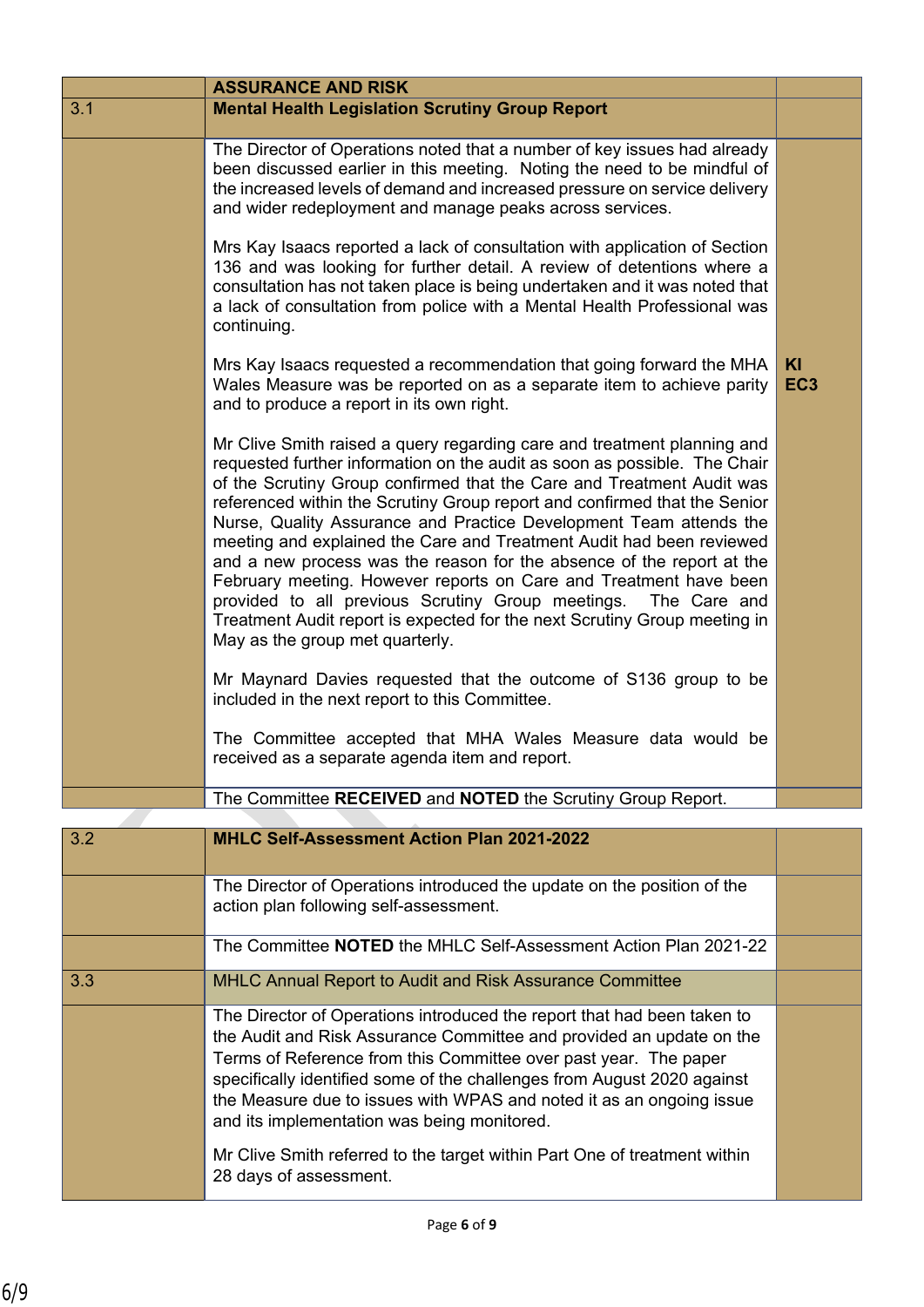|     | Mrs Liz Carroll referred to the Part One discussion within the previous<br>paper referring to Mrs Angela Lodwick to identify the range of signposting<br>to individuals who have to wait longer than usual, including the provision<br>of Kooth as online service. Mrs Liz Carroll referred to Mrs Angela<br>Lodwick to respond as cases are primarily within CAMHS for additional<br>waiting times where other options are also available.                                                                                                                                                                                                                                                                                                                                                                                                                                                                                 |           |
|-----|-----------------------------------------------------------------------------------------------------------------------------------------------------------------------------------------------------------------------------------------------------------------------------------------------------------------------------------------------------------------------------------------------------------------------------------------------------------------------------------------------------------------------------------------------------------------------------------------------------------------------------------------------------------------------------------------------------------------------------------------------------------------------------------------------------------------------------------------------------------------------------------------------------------------------------|-----------|
|     | Mrs Angela Lodwick explained Part One was split into two parts;<br>Assessment and Time waiting. The Service have developed a number of<br>therapeutic groups which are evidence based and offer young people<br>attendance at those groups. The Service is finding (through audits) that<br>young people don't always want to join groups, however there is difficulty<br>within the capacity of the team to offer 1:1. Some do need 1:1 but the<br>evidence is clear that for some behaviours, ie OCD, groups specifically<br>targeting those disorders are very helpful and are being developed.<br>"Kooth" is an online counselling and support service, which has been<br>extended for a further 1 year. Any young person who is waiting for<br>intervention is offered access to Kooth and SilverCloud (in addition to<br>waiting for an intervention) and each young person is contacted regularly<br>whilst waiting. |           |
|     | The Committee RECEIVED and NOTED the MHLC Annual report to<br>Audit and Risk Assurance Committee.                                                                                                                                                                                                                                                                                                                                                                                                                                                                                                                                                                                                                                                                                                                                                                                                                           |           |
| 3.4 | Healthcare Inspectorate Wales visits to Mental Health and Learning<br><b>Disabilities' Facilities</b>                                                                                                                                                                                                                                                                                                                                                                                                                                                                                                                                                                                                                                                                                                                                                                                                                       |           |
|     | The Assistant Director of Nursing (MHLD) introduced the paper<br>describing Tier 1 quality checks that had been implemented throughout<br>the pandemic. The checks largely concentrate on infection prevention<br>and control and staffing governance and protections for staff and patients<br>from Covid-19. HiW request information prior to a virtual interview at<br>operational ward manager level.                                                                                                                                                                                                                                                                                                                                                                                                                                                                                                                   |           |
|     | Four Tier1 quality checks have been held including residential unit and<br>inpatient wards. One recommendation related to legislation to provide<br>long term segregation which was generated from the Ty Bryn inspection.<br>Ty Bryn is currently closed for significant estates work to be completed.                                                                                                                                                                                                                                                                                                                                                                                                                                                                                                                                                                                                                     |           |
|     | The Seclusion policy is currently under review led by the Consultant<br>Nurse in collaboration with the Health & Safety Committee and Mental<br>Health Legislation Lead and includes seclusion and long term<br>segregation and will be presented to this Committee once it has been<br>completed. The existing policy remains in force whilst it is under review.<br>Mrs Sara Rees confirmed the draft policy was currently out for comment<br>and due to return to Written Control Document Group meeting at the end<br>of March for wider comment via global email due to the importance of<br>policy and would include Mrs Angie Darlington within the comment group.                                                                                                                                                                                                                                                   | <b>SR</b> |
|     | The Chair requested that the final document be returned to this<br>Committee.                                                                                                                                                                                                                                                                                                                                                                                                                                                                                                                                                                                                                                                                                                                                                                                                                                               |           |
|     | The Chair reiterated that this Committee would only monitor any actions<br>highlighted by HIW which related to legislation.                                                                                                                                                                                                                                                                                                                                                                                                                                                                                                                                                                                                                                                                                                                                                                                                 |           |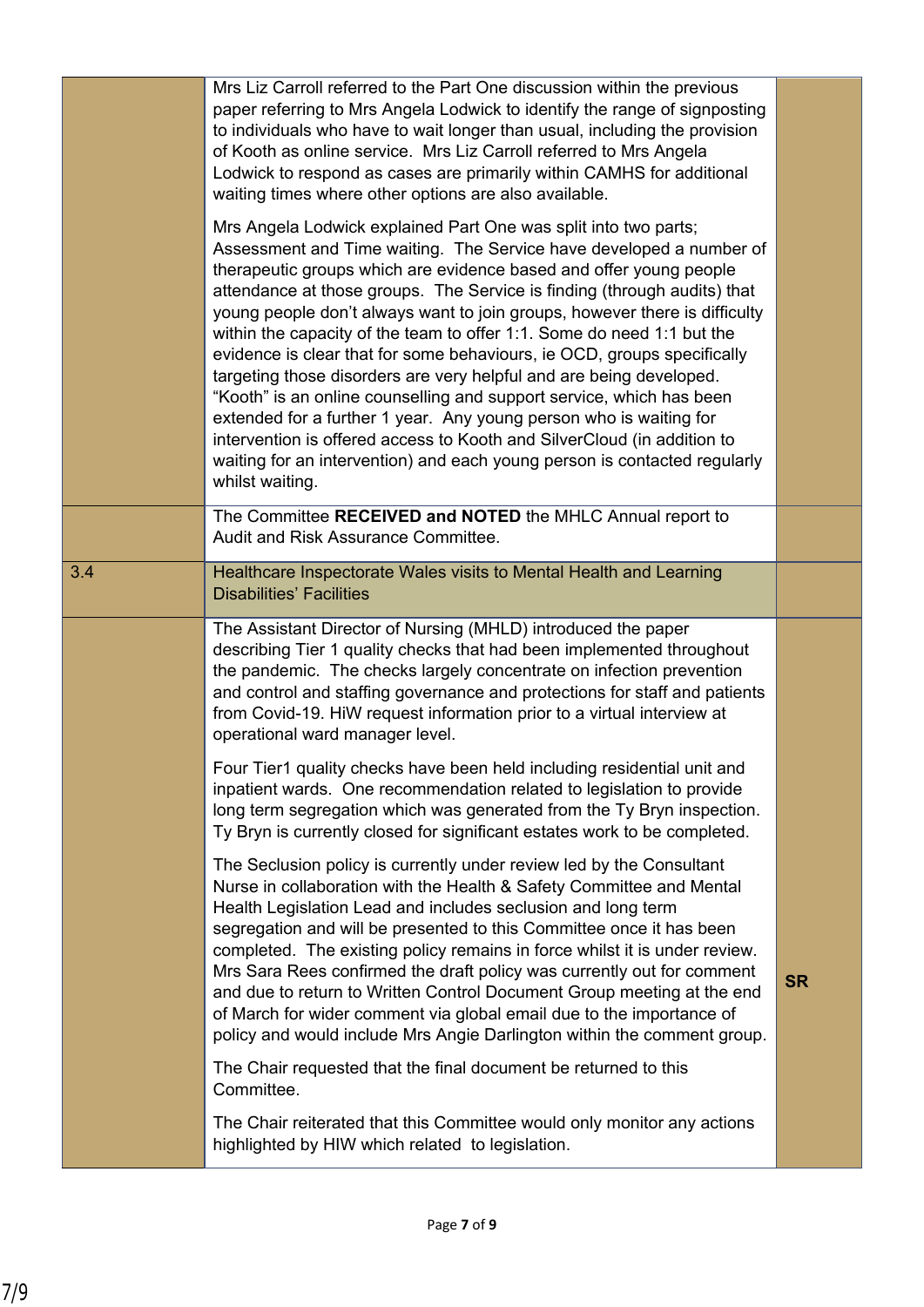The Committee **RECEIVED** and **NOTED** the paper relating to Healthcare Inspectorate Wales' visits to Mental Health and Learning Disabilities' facilities.

|     | <b>POLICIES</b>                                                                                                                                                                                                                                                                                                                                                                                                                                                                         |  |
|-----|-----------------------------------------------------------------------------------------------------------------------------------------------------------------------------------------------------------------------------------------------------------------------------------------------------------------------------------------------------------------------------------------------------------------------------------------------------------------------------------------|--|
| 4.1 | <b>Section 117 Policy Update</b>                                                                                                                                                                                                                                                                                                                                                                                                                                                        |  |
|     | The Director of Operations introduced the paper explaining that an<br>extension was requested for the review of the S117 policy. The paper<br>sets out the reasoning and was asking for support to finalise review.                                                                                                                                                                                                                                                                     |  |
|     | Mrs Sarah Roberts explained there had been an extensive review of the<br>document and the current position was that the three Local Authorities<br>and Health Board had been unable to achieve a final agreement in<br>relation to funding. It was not possible to progress further until the matter<br>has been escalated through the health board for the decision to be<br>confirmed by the Executive team and the extension requested was to<br>allow those discussions to be held. |  |
|     | The Chair agreed that the Mental Health Legislation Committee cannot<br>make decisions on funding and the Committee agreed to approve the<br>request for extension.                                                                                                                                                                                                                                                                                                                     |  |
|     | Mr Mark Jones referred to the upcoming local authority elections and that<br>a two month extension may not be long enough to extend over purdah.                                                                                                                                                                                                                                                                                                                                        |  |
|     | The Chair confirmed that the extension was approved by the Committee<br>and if a further extension was required prior to the June meeting, this<br>could be completed under Chair's Action.                                                                                                                                                                                                                                                                                             |  |
|     | The Mental Health Legislation Assurance Committee APPROVED the<br>extension as requested.                                                                                                                                                                                                                                                                                                                                                                                               |  |
| 4.2 | <b>Section 136: Inter-agency Policy</b>                                                                                                                                                                                                                                                                                                                                                                                                                                                 |  |
|     | The Mental Health Legislation Administration Lead presented the Section<br>136 policy to the Committee and was seeking approval by the Mental<br>Health Legislation Committee.                                                                                                                                                                                                                                                                                                          |  |
|     | Mrs Sarah Roberts presented the policy with the slight amendment<br>requested by the Committee and thanked all for co-operation and<br>involvement, including feedback from third sector, Police and WAST.<br>The policy has been out for Global consultation. Clinical Written Control<br>Document Group are due to receive the policy on 24 March for<br>ratification.                                                                                                                |  |
|     | The Committee approved the final policy as presented.                                                                                                                                                                                                                                                                                                                                                                                                                                   |  |
|     | The Mental Health Legislation Assurance Committee APPROVED the<br>amendment to the Section 136 policy.                                                                                                                                                                                                                                                                                                                                                                                  |  |

| <b>FOR INFORMATION</b>                                         |  |
|----------------------------------------------------------------|--|
| 5.1<br><b>MHLC Report to Board</b>                             |  |
| The MHLC Report to Public Board was received by the Committee. |  |
| The Committee RECEIVED and NOTED the MHLC Report to Board.     |  |

.